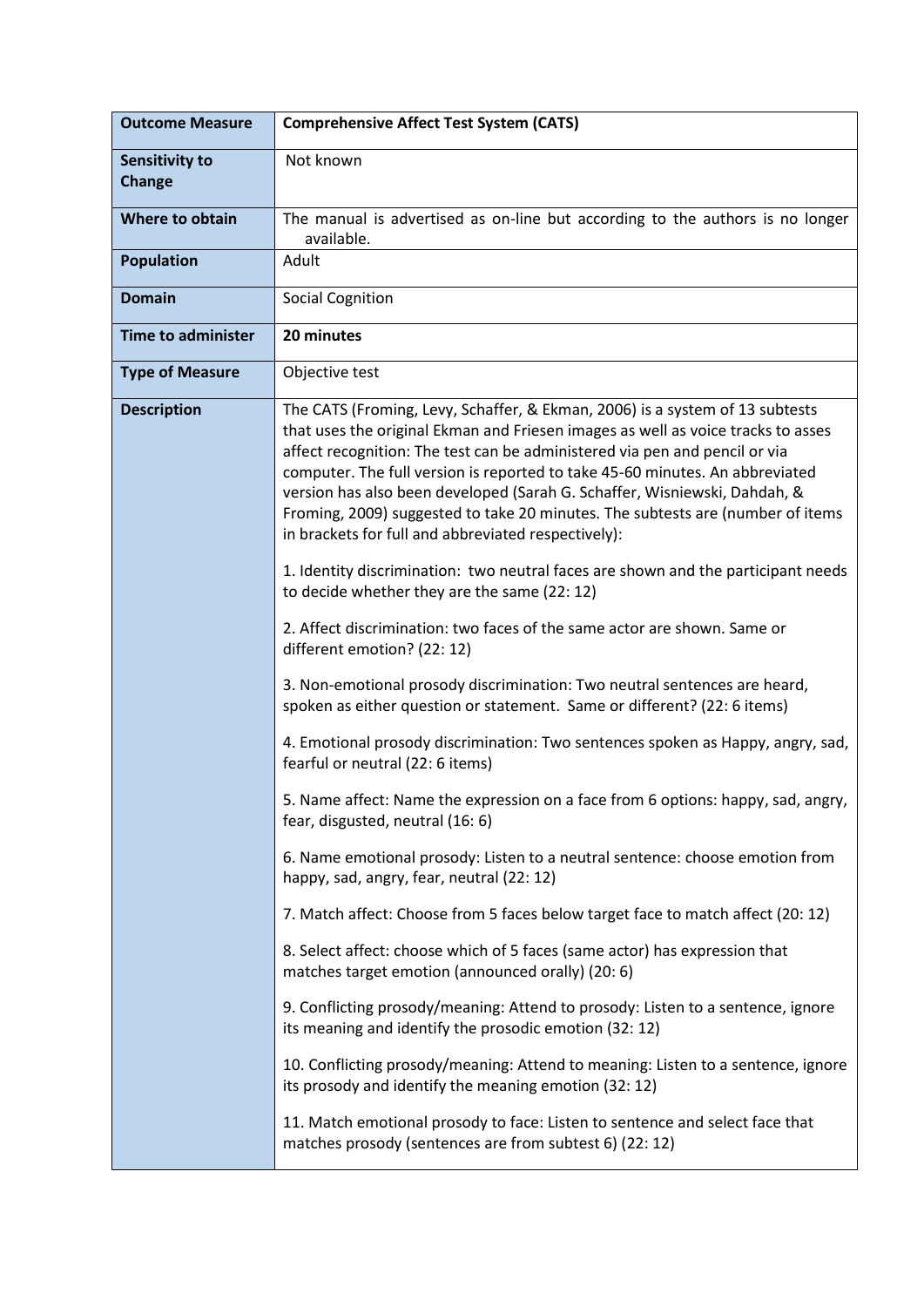|                   | 12. Match face to prosody: choose between three sentences to match face. (22:<br>12)                                                                                                                                                                                                                                                                                                                                                                                                                                                                                                                                                                                                                                                                                                                                                      |
|-------------------|-------------------------------------------------------------------------------------------------------------------------------------------------------------------------------------------------------------------------------------------------------------------------------------------------------------------------------------------------------------------------------------------------------------------------------------------------------------------------------------------------------------------------------------------------------------------------------------------------------------------------------------------------------------------------------------------------------------------------------------------------------------------------------------------------------------------------------------------|
|                   | 13. Three face test: Choose which two of three faces (same gender; one<br>individual shows two emotions) have same affect. (24)                                                                                                                                                                                                                                                                                                                                                                                                                                                                                                                                                                                                                                                                                                           |
|                   | The manual has been stated to be available on-line but at the stage of writing this<br>review was not searchable.                                                                                                                                                                                                                                                                                                                                                                                                                                                                                                                                                                                                                                                                                                                         |
| <b>Properties</b> | Internal consistency: IC data is provided in the manuals (S.G. Schaffer, Gregory,<br>Froming, Levy, & Ekman, 2006) which have been reported to range from -0.15 to<br>0.76, across subtests for the full version. Independent research cites .61 (Subtest<br>5), .66-.67 (subtest 11) in children (McKown, Allen, Russo-Ponsaran, & Johnson,<br>2013; McKown, Gumbiner, Russo, & Lipton, 2009), .7 (Subtest 5), .56 (Subtest 6)<br>in adults (Albuquerque et al., 2014). No information is available for the CATS-A.                                                                                                                                                                                                                                                                                                                      |
|                   | Test-retest: There is very little information on the stability of the CATS. Test-<br>retest for one subtest (11) over 12 months in children is $r = 0.7$ (McKown et al.,<br>2013). No information is available for the CATS-A.                                                                                                                                                                                                                                                                                                                                                                                                                                                                                                                                                                                                            |
|                   | Construct Validity: Subtests 5 and 6 inter-correlate ( $r = .61$ ) (Albuquerque et al.,<br>2014). CATS Subtest 11 correlates with a range of other social cognition<br>measures (e.g. DANVA, Strange stories, posture recognition) in children, probably<br>reflecting developmental influences (McKown et al., 2013).                                                                                                                                                                                                                                                                                                                                                                                                                                                                                                                    |
|                   | In the CATS-A, Shaffer reports that five scales emerge by coalescing subtests that<br>inter-correlate from .3 to >.4. These are: Simple facial emotion (Subtests 2 and<br>5); Complex facial emotions (Subtests: 8,7 and 13), prosody (subtests 3, 6 and 9)<br>lexical (Subtest 10) and cross modal (Subtests 11 and 12). In adults, simple and<br>complex emotions are not influenced by age but women out-perform men.<br>Cross-modal emotions and prosody are influenced by fluid reasoning (MR) and<br>age, the latter even once MR scores are co-varied (Sarah G. Schaffer et al., 2009).<br>Subtests 5 (Affect naming) and Subtest 2 (discrimination) are likewise influenced<br>by cognitive ability, naming continues to be so even when level of education is<br>covaried (Martins, Moura, Martins, Figueira, & Prkachin, 2011). |
|                   | CATS Subtest 6 (name emotional prosody) and Subtest 7 (face affect matching)<br>are correlated with the detection of lies ( $r = .28$ and .38) and sarcasm ( $r - .45$ and<br>.32 respectively) in an audiovisual test of conversational inference (TASIT Part 3)<br>(Shany-Ur et al., 2012).                                                                                                                                                                                                                                                                                                                                                                                                                                                                                                                                             |
|                   | Divergent validity: Various subtests of the CATS have been shown to discriminate<br>clinical disorders from healthy matched controls. For example, while people with<br>schizophrenia do not differ from controls on basic affect and prosody<br>discrimination, they do differ on face identification (Martins et al., 2011), naming<br>and conflict judgements (prosody) and on name/affect matching (Face affect).<br>(Martins et al., 2011; Rossell et al., 2013; Rossell, Van Rheenen, Joshua, O'Regan,<br>& Gogos, 2014). People with bipolar disorders also have deficits although these<br>are more limited (Rossell et al., 2013; Rossell et al., 2014). People with different<br>forms of dementia (FTD, AD, PSP, vascular dementia) have also been reported to                                                                 |
|                   | have difficulty with subtests of voice and face affect (Shany-Ur et al., 2012). Using<br>the CATS-A, people with (left lateralised) Parkinson's disease have been found to<br>have specific difficulty with prosody but not facial affect subtests (Ventura et al.,<br>2012). Finally using the entire CATS-A 13 subtests it was found that chronic<br>cocaine users were selectively impaired on subtests 9 and 11 (attending to                                                                                                                                                                                                                                                                                                                                                                                                         |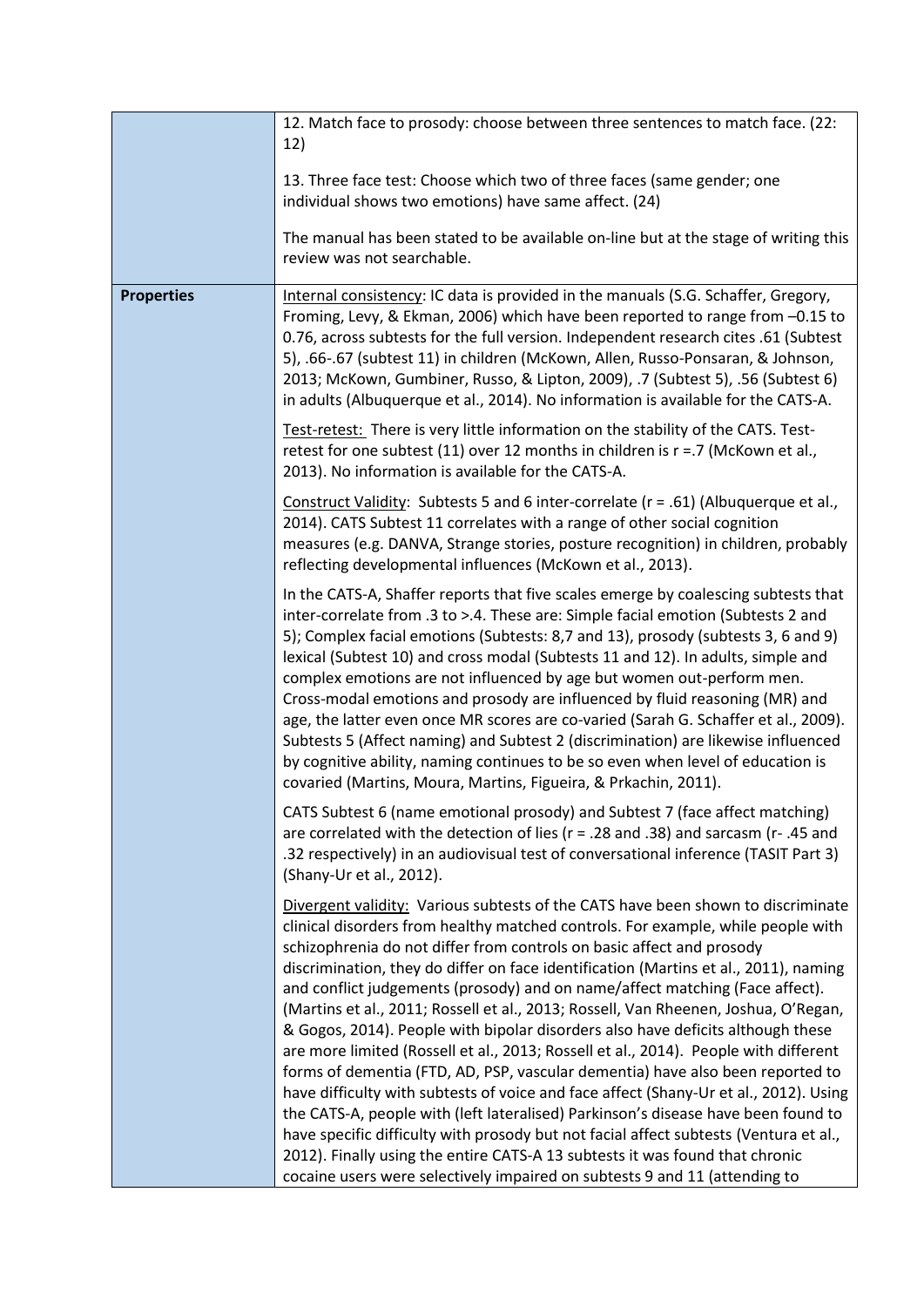|                      | prosody and matching prosody to faces) (Hulka, Preller, Vonmoos, Broicher, &<br>Quednow, 2013).<br>Normative data: Normative data for the CATS is reportedly in the manual for 20-<br>79-year olds. For the CATS-A the means and SD's for the individual subtests ( $n =$<br>48, aged 18-60) are reported in (Hulka et al., 2013) and for the composite scales<br>(N=60, aged 20-79) (Sarah G. Schaffer et al., 2009). |
|----------------------|------------------------------------------------------------------------------------------------------------------------------------------------------------------------------------------------------------------------------------------------------------------------------------------------------------------------------------------------------------------------------------------------------------------------|
| <b>Advantages</b>    | Comprehensive range of subtests<br>Abbreviated version is much shorter                                                                                                                                                                                                                                                                                                                                                 |
| <b>Disadvantages</b> | Limited evidence of psychometrics                                                                                                                                                                                                                                                                                                                                                                                      |
|                      | Evidence for predictive validity missing.                                                                                                                                                                                                                                                                                                                                                                              |

## **References**

- Albuquerque, L., Coelho, M., Martins, M., Guedes, L. C., Rosa, M. M., Ferreira, J. J., . . . Martins, I. P. (2014). STN-DBS does not change emotion recognition in advanced Parkinson's disease. *Parkinsonism & Related Disorders, 20*(2), 166-169. doi:https://doi.org/10.1016/j.parkreldis.2013.10.010
- Froming, K., Levy, M., Schaffer, S., & Ekman, P. (2006). *The Comprehensive Affect Testing System.* : Psychology Software, Inc.
- Hulka, L., Preller, K., Vonmoos, M., Broicher, S., & Quednow, B. (2013). Cocaine Users Manifest Impaired Prosodic and Cross-Modal Emotion Processing. *Frontiers in Psychiatry, 4*, 98. Retrieved from https://www.frontiersin.org/article/10.3389/fpsyt.2013.00098
- Martins, M. J., Moura, B. L., Martins, I. P., Figueira, M. L., & Prkachin, K. M. (2011). Sensitivity to expressions of pain in schizophrenia patients. *Psychiatry Research, 189*(2), 180-184. doi:https://doi.org/10.1016/j.psychres.2011.03.007
- McKown, C., Allen, A. M., Russo-Ponsaran, N. M., & Johnson, J. K. (2013). Direct assessment of children's social-emotional comprehension. *Psychological Assessment, 25*(4), 1154-1166.
- McKown, C., Gumbiner, L. M., Russo, N. M., & Lipton, M. (2009). Social-emotional learning skill, selfregulation, and social competence in typically developing and clinic-referred children. *Journal of Clinical Child and Adolescent Psychology., 38*, 858-871. doi:10.1080/15374410903258934
- Rossell, S. L., Van Rheenen, T. E., Groot, C., Gogos, A., O'Regan, A., & Joshua, N. R. (2013). Investigating affective prosody in psychosis: A study using the Comprehensive Affective Testing System. *Psychiatry Research, 210*(3), 896-900. doi:https://doi.org/10.1016/j.psychres.2013.07.037
- Rossell, S. L., Van Rheenen, T. E., Joshua, N. R., O'Regan, A., & Gogos, A. (2014). Investigating facial affect processing in psychosis: A study using the Comprehensive Affective Testing System. *Schizophrenia Research, 157*(1), 55-59. doi:https://doi.org/10.1016/j.schres.2014.05.026
- Schaffer, S. G., Gregory, A. L., Froming, K. B., Levy, C. M., & Ekman, P. (2006). *Emotion Processing: The Comprehensive Affect Testing System User's Manual* 2517 River Tree Circle.: Psychology Software Inc.
- Schaffer, S. G., Wisniewski, A., Dahdah, M., & Froming, K. B. (2009). The Comprehensive Affect Testing System–Abbreviated: Effects of Age on Performance. *Archives of Clinical Neuropsychology, 24*(1), 89-104. doi:10.1093/arclin/acp012
- Shany-Ur, T., Poorzand, P., Grossman, S. N., Growdon, M. E., Jang, J. Y., Ketelle, R. S., . . . Rankin, K. P. (2012). Comprehension of insincere communication in neurodegenerative disease: Lies, sarcasm, and theory of mind. *Cortex: A Journal Devoted to the Study of the Nervous System and Behavior, 48*(10), 1329-1341.
- Ventura, M. I., Baynes, K., Sigvardt, K. A., Unruh, A. M., Acklin, S. S., Kirsch, H. E., & Disbrow, E. A. (2012). Hemispheric asymmetries and prosodic emotion recognition deficits in Parkinson's